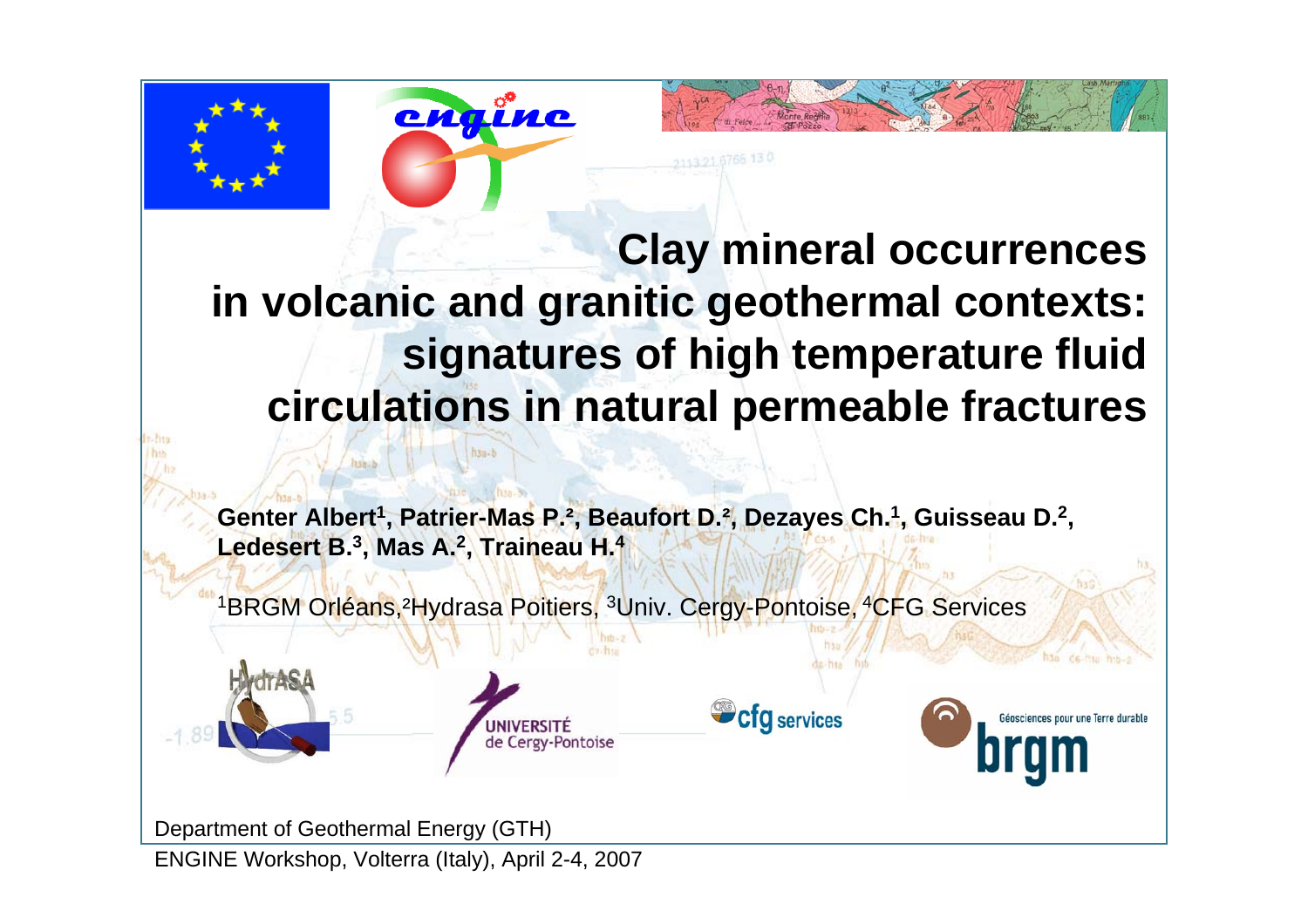## **Objective**

- • **Relationships between clays, natural fractures and permeability**
- •**Volcanic area of Bouillante (Guadeloupe))**
- •**Granite basement of the EGS Soultz wells (France)**

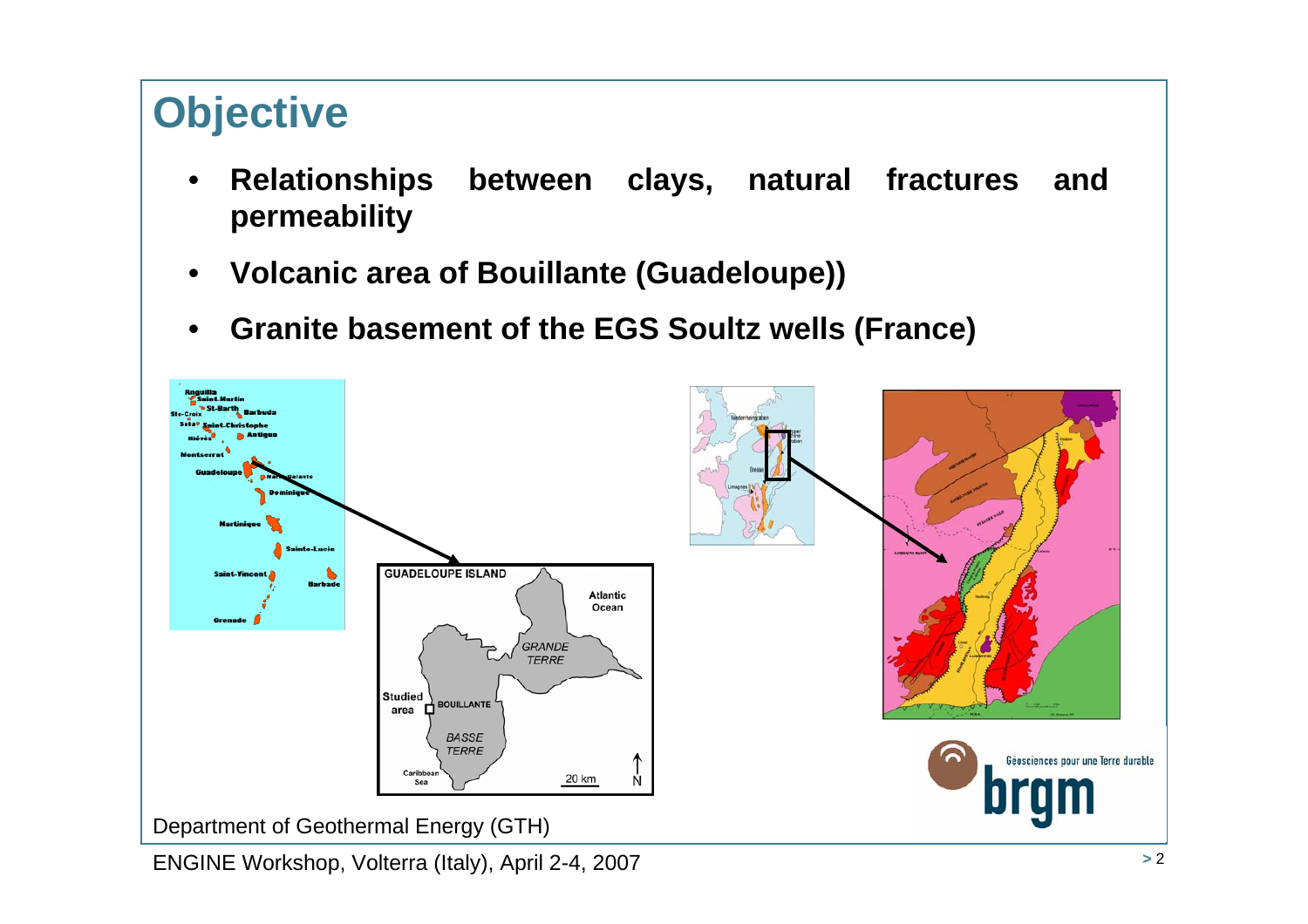## **Hydrothermal alteration at Bouillante**



Department of Geothermal Energy (GTH)